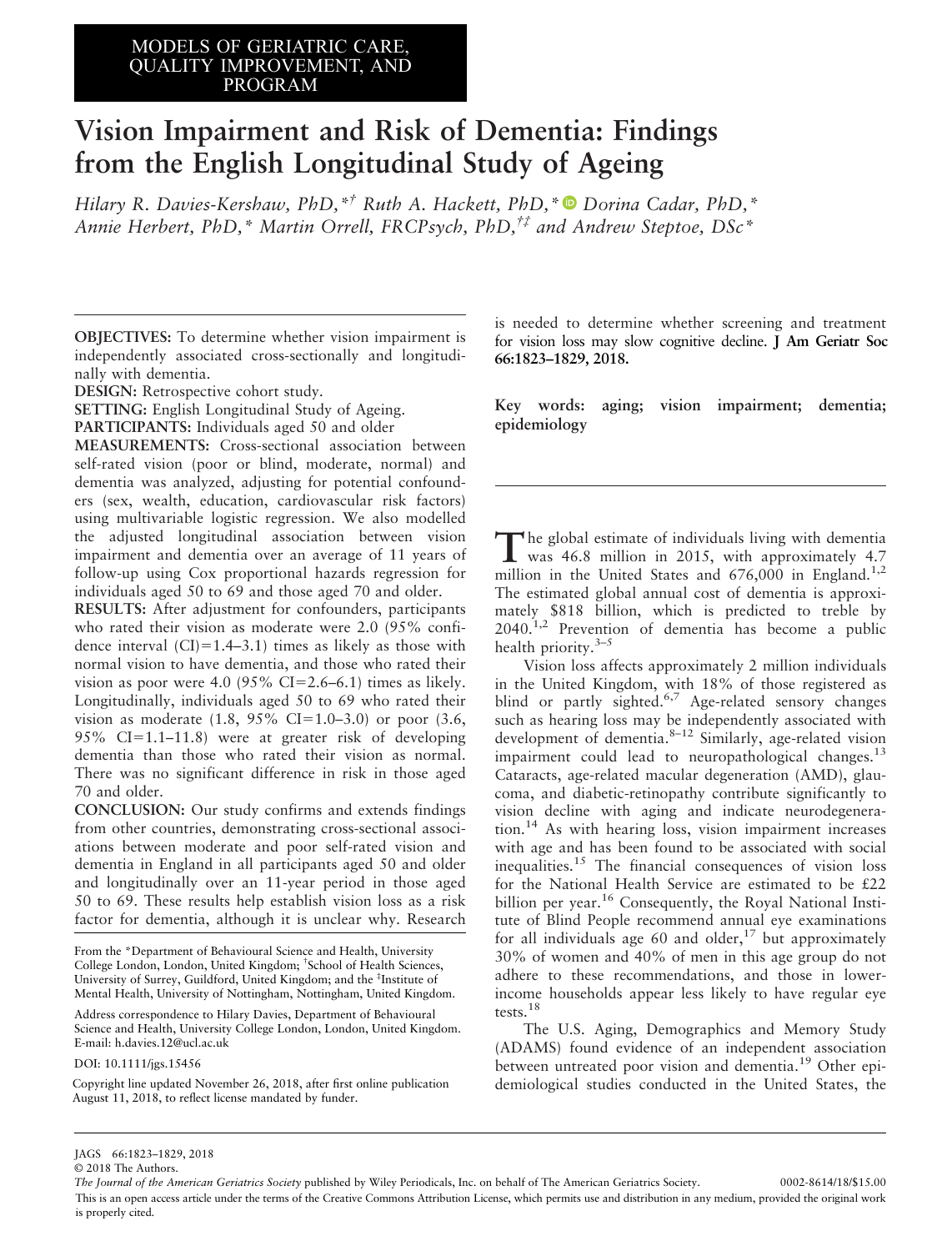Netherlands, Australia, and Mexico have also suggested an association between age-related eye conditions and cognitive decline,<sup>20-26</sup> but these studies have focused on cognitive decline rather than dementia, $2^{2-25}$  had small sample sizes,<sup>19</sup> were not conducted in the United Kingdom, or analyzed only individuals aged 65 and older.<sup>21–25</sup> The current study cross-sectionally and longitudinally investigated whether self-rated impaired vision was independently associated with dementia in a representative sample of adults aged 50 and older in England.

#### **METHODS**

#### Study Population

We used data from the English Longitudinal Study of Ageing (ELSA), a panel study established in 2002 as a parallel study to the Health and Retirement Study in the United States.<sup>27</sup> Face-to-face interviews and examination have been conducted in men and women aged 50 and older at 2-year intervals (wave 1 (2002–03) to Wave 7 (2014–15)) to obtain information on socioeconomic circumstances, physical and mental health, cognitive function, and biology as people age. Information on biomarkers and prescription data is collected every 4 years.<sup>27</sup>

# Outcome Measures: Dementia

We used 3 methods to identify individuals with dementia: a physician diagnosis of dementia that the participant or a caregiver reported between Wave 3 (2006–7) and 7 (2014– 15); a score less than 3.5 on the adaptive Informant Questionnaire on Cognitive Decline in the Elderly  $(IQCODE)^{28}$ (using a cut-off of 3.5 as an indirect measure of dementia to be consistent with previous studies<sup>29</sup>) if a participant was unable to respond and the caregiver filled out the questionnaire to compare present functional performance with 2 years before; $2^{8}$  or prescriptions for anticholinesterase inhibitors, N-methyl-D-aspartic acid receptor antagonists, and other relevant medication (galantamine, rivastigmine, memantine, donepezil, tacrine) to indicate dementia- $^{30,31}$  If any of these 3 methods indicated dementia, the participant was considered to have dementia. For the cross-sectional and longitudinal analysis, we considered a participant to have dementia if this was indicated at any of Waves 3 to 7. Cases may not have a formal diagnosis of dementia, and our outcome was therefore physician-diagnosed dementia rather than incident dementia.<sup>3</sup> **Outcome Measures: Dementia**<br>We used 3 methods to identify i<br>physician diagnosis of dementi<br>caregiver reported between Wav<br>15); a score less than 3.5 on th<br>tionnaire on Cognitive Decline<br>(using a cut-off of 3.5 as an indi

#### **Exposure Measures**

#### Self-rated vision *Self-Rated Vision*

To assess visual function, ELSA participants were asked in Waves 1 to 7 to rate their eyesight (using glasses or corrective lenses as usual) as excellent, very good, good, fair, poor, or registered blind.<sup>33</sup> Individuals who did not rate their vision but were registered as partially sighted or blind with the local council were also included. We combined groups into 3 categories for analysis (excellent or very good=normal, good or fair=moderate, poor or

registered or legally blind=poor or blind). We used the self-rated vision measure from Wave 7 (2014–15) for the cross-sectional analysis and the measure from Wave 2 (2004–05) for the longitudinal analysis.

### **Covariates**

Age was grouped into 2 categories (50–69,  $\geq$ 70). Quintiles of nonpension wealth, as calculated by the Institute for Fiscal Studies, were used to derive a measure of economic status (1=low, 5=high).<sup>27</sup> Participants' highest education qualifications and smoking status were each categorized into three groups  $(1=$  no formal qualification,  $2$ =intermediate education,  $3$ =higher education;  $1$ =never smoked,  $2$ =exsmoker,  $3$ =current smoker). Race (white vs nonwhite), doctor-diagnosed diabetes mellitus or hypertension, and a history of stroke were coded as binary.<sup>34</sup>

## Statistical analysis **Statistical Analysis**

The sociodemographic and clinical risk profiles were summarized according to self-rated vision (between Waves 2 and 7). Chi-square tests were used to ascertain whether there were significant univariable differences between groups in the proportions of participants with dementia.

For adjusted cross-sectional and longitudinal analysis, we decided a priori on the basis of the existing literature that age, sex, race, wealth, and education were possible confounders. We also considered the following cardiovascular risk factors: smoking status, diabetes mellitus, hypertension, and history of stroke. The Health Survey for England has calculated weights to adjust for nonresponse bias; crosssectional weights were derived for participants responding at each wave, and longitudinal weights were calculated using logistic regression models to estimate the probability of nonresponse using household- and individual-level data collected in the previous waves.  $34,35$  We used relevant weightings to adjust for the cross-sectional and longitudinal analysis.<sup>22</sup>

For the cross-sectional analyses, adjusted odds ratios (ORs) of diagnosed dementia (at any of Waves 3–7) for selfrated vision (at Wave 7) and 95% confidence intervals (CIs) were estimated using multivariable binary logistic regression. We used a forward stepwise approach (independent variables included in the order self-rated vision, sex, wealth, education, hypertension, stroke, diabetes mellitus, and smoking status (reference groups: normal vision; male; level 1 wealth; no qualifications; and no hypertension, stroke, diabetes mellitus, or smoking) and performed likelihood ratio tests and used the Akaike Information Criterion (AIC) to select the model of best fit (which was the full model, p-value for likelihood test ratio test<.001, AIC=1,483.01).<sup>36,37</sup> Smoking status was therefore excluded from the model.

For the longitudinal analysis, adjusted hazard ratios (HRs) of diagnosed dementia (at Waves 3–7) for self-rated vision (at Wave 2) and 95% CIs were estimated using multivariable Cox proportional hazards regression. We considered the event to be any first diagnosis of dementia at Waves 3 to 7 and time to event to be time from Wave 2 to date or that first diagnosis in years. If the date of dementia diagnosis was not known, we used the midpoint date between the wave before the first dementia diagnosis was recorded and the wave at which it was recorded. For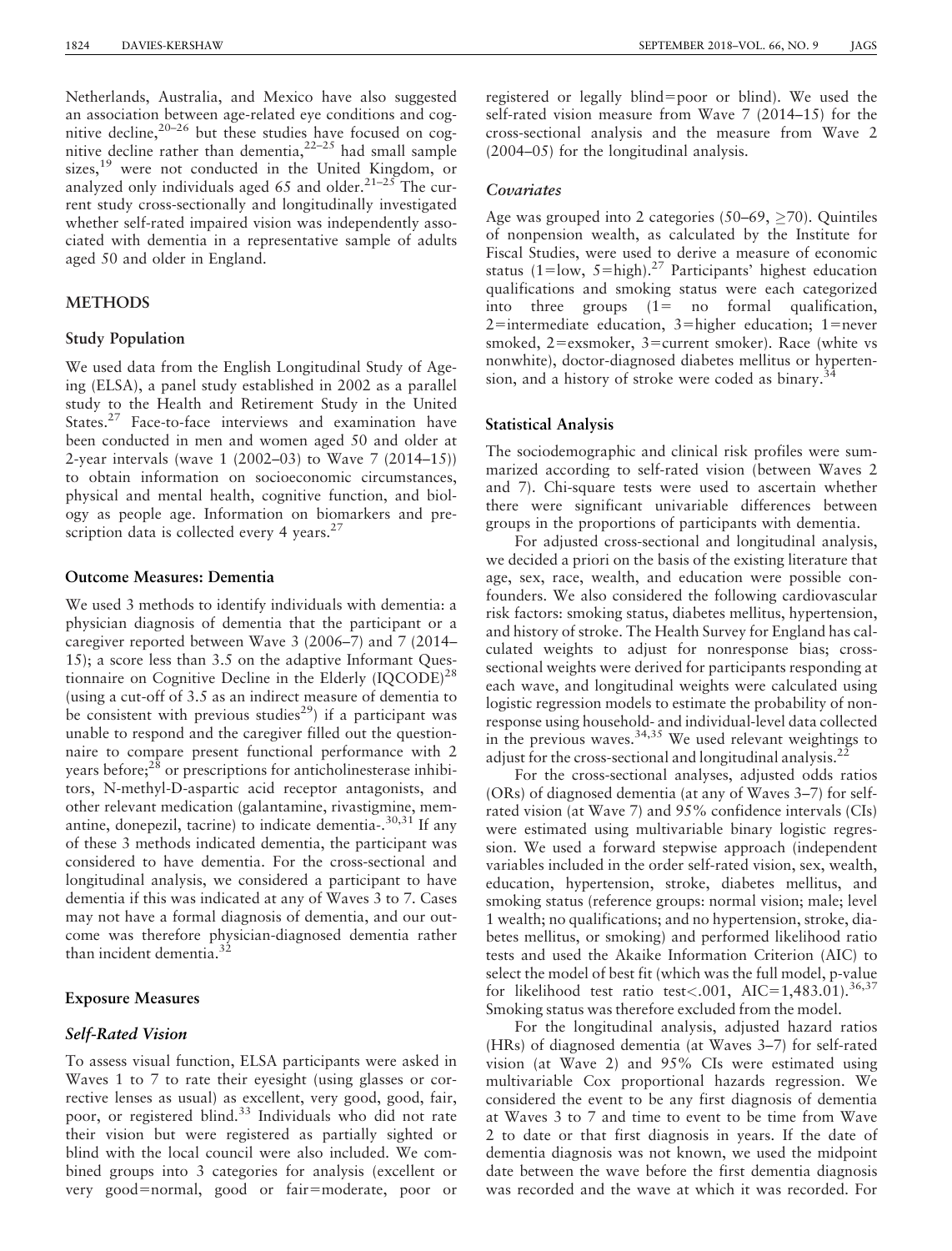| <b>Characteristic</b> | Total Cohort (Wave 7),<br>$N = 7,685$ | <b>Poor Self-Rated Vision</b><br>or Blind, $n = 1,081$ | <b>Moderate Self-Rated</b><br>Vision, $n = 2.978$ | <b>Normal Self-Rated</b><br>Vision, $n = 3,626$ |         |
|-----------------------|---------------------------------------|--------------------------------------------------------|---------------------------------------------------|-------------------------------------------------|---------|
|                       | $n$ (%)                               |                                                        |                                                   |                                                 |         |
| Dementia              | 194(2.5)                              | 80(7.4)                                                | 78 (2.6)                                          | 36(0.9)                                         | < .001  |
| Age                   |                                       |                                                        |                                                   |                                                 | $-.001$ |
| $50 - 69$             | 4,076 (53.0)                          | 395 (36.5)                                             | 353 (12.0)                                        | 333(9.0)                                        |         |
| $\geq 70$             | $3,609$ $(47.0)$                      | 686 (63.5)                                             | 2,060(69.0)                                       | 863 (24.0)                                      |         |
| Female                | 4,302(0.10)                           | 639 (59.1)                                             | 1,726(58.0)                                       | 1,937(53.4)                                     | < 0.001 |
| Wealth quintile       |                                       |                                                        |                                                   |                                                 | < .001  |
| $1$ (low)             | 1,292 (16.8)                          | 318(29.4)                                              | 552 (18.5)                                        | 422 (11.6)                                      |         |
| 2                     | 1,384 (18.0)                          | 238 (22.0)                                             | 558 (18.7)                                        | 588 (16.2)                                      |         |
| 3                     | 1,632 (21.2)                          | 218 (20.2)                                             | 637 (21.4)                                        | 777 (21.4)                                      |         |
| 4                     | 1,694 (22.0)                          | 167 (15.5)                                             | 662 (22.2)                                        | 865 (23.9)                                      |         |
| $5$ (high)            | 1,683(21.9)                           | 140 (12.9)                                             | 569 (19.1)                                        | 974 (26.9)                                      |         |
| Nonwhite              | 261(3.4)                              | 54(5.0)                                                | 124(4.2)                                          | 83(2.3)                                         | < .001  |
| Education             |                                       |                                                        |                                                   |                                                 | < .001  |
| No qualification      | 1,838 (23.9)                          | 442 (40.9)                                             | 782 (26.3)                                        | 614 (16.9)                                      |         |
| Intermediate          | 3,100(40.3)                           | 399 (36.9)                                             | 1,230(41.3)                                       | 1,474 (40.7)                                    |         |
| Higher                | 2,747 (35.7)                          | 240 (22.2)                                             | 966 (32.4)                                        | 1,541 (42.5)                                    |         |
| Diabetes mellitus     | 1,070 (13.9)                          | 246 (22.8)                                             | 430 (14.4)                                        | 394 (10.9)                                      | < .001  |
| Hypertension          | 3,836(49.9)                           | 671 (62.1)                                             | 1,533(51.5)                                       | 1,632(45.0)                                     | < .001  |
| Stroke                | 457 (5.9)                             | 137(12.7)                                              | 183(6.1)                                          | 137(3.8)                                        | < 0.001 |
| Smoking status        |                                       |                                                        |                                                   |                                                 | < 0.001 |
| Never                 | 6,773(88.1)                           | 896 (82.9)                                             | 2,632 (88.4)                                      | 3,245(89.5)                                     |         |
| Exsmoker              | 102(1.3)                              | 19(1.8)                                                | 36(1.2)                                           | 47(1.3)                                         |         |
| Current               | 810 (10.5)                            | 166(15.4)                                              | 310(10.4)                                         | 334(9.2)                                        |         |

# Table 1. Participant Characteristics According to Self-Reported Vision (Wave 7: 2014–15)

participants who were not diagnosed with dementia by Wave 7, time to censoring was the time (in years) from Wave 2 to date of death (captured in ELSA up to February 2013) or drop out (if an individual dropped out of the study between waves, we used the date of the last interview), whichever was shortest. We used the Schoenfeld residual test to examine the proportional hazards assumption of the models; there was insufficient evidence that this assumption had been violated (chi-square= $6.60$ , degrees of freedom=12,  $p=.88$ .<sup>38</sup>

All data were analyzed using STATA version 14 (Stata Corp LP, College Station, TX).

# Table 2. Odds of Dementia According to Self-Reported Vision (Wave 7: 2014–15)

|                                               | Model 1                                                   |         | <b>Model 2</b>                                            |         |
|-----------------------------------------------|-----------------------------------------------------------|---------|-----------------------------------------------------------|---------|
| <b>Characteristic</b>                         | <b>Odds Ratio</b><br>(95% Confidence<br>Interval) P-Value | P-Value | <b>Odds Ratio</b><br>(95% Confidence<br>Interval) P-Value | P-Value |
| Self-rated vision (reference group: normal)   |                                                           |         |                                                           |         |
| Moderate                                      | $2.68(1.80 - 3.99)$                                       | < .001  | $2.04(1.36 - 3.07)$                                       | < 0.001 |
| Poor, blind                                   | 7.97 (5.34-11.88)                                         | $-.001$ | $4.02$ $(2.64 - 6.13)$                                    | < .001  |
| Aged $>70$ (reference group: 50–69)           | $6.40(4.22 - 9.74)$                                       | < 0.001 | $4.60(2.99 - 7.08)$                                       | < 0.001 |
| Female                                        | $1.12(0.84 - 1.50)$                                       | .43     | $0.99(0.73 - 1.35)$                                       | .96     |
| Wealth quintile (reference group: 1)          |                                                           |         |                                                           |         |
| 2                                             | $0.69(0.47 - 1.02)$                                       | .07     | $0.86$ $(0.57 - 1.31)$                                    | .48     |
| 3                                             | $0.56(0.37-0.83)$                                         | .004    | $0.75(0.49 - 1.15)$                                       | .19     |
| $\overline{4}$                                | $0.35(0.22 - 0.54)$                                       | < .001  | $0.56(0.34 - 0.92)$                                       | .02     |
| 5                                             | $0.22(0.13 - 0.38)$                                       | < 0.001 | $0.48(0.26 - 0.86)$                                       | .01     |
| Education (reference group: no qualification) |                                                           |         |                                                           |         |
| Intermediate                                  | $0.33(0.23 - 0.46)$                                       | < 0.001 | $0.56(0.39 - 0.80)$                                       | .001    |
| Higher                                        | $0.29(0.20 - 0.42)$                                       | $-.001$ | $0.67(0.44 - 1.02)$                                       | .06     |
| Diabetes mellitus                             | 1.91 (1.36-2.68)                                          | < 0.001 | $1.13(0.79 - 1.63)$                                       | .51     |
| Hypertension                                  | $2.59(1.89 - 3.56)$                                       | < .001  | $1.39(0.99 - 1.94)$                                       | .06     |
| Stroke                                        | 7.38 (5.33-10.21)                                         | < 0.001 | $3.77(2.67 - 5.33)$                                       | < 0.001 |

Model 1 unadjusted.

Model 2 adjusted for age, sex, wealth, education, diabetes mellitus, hyphertension and stroke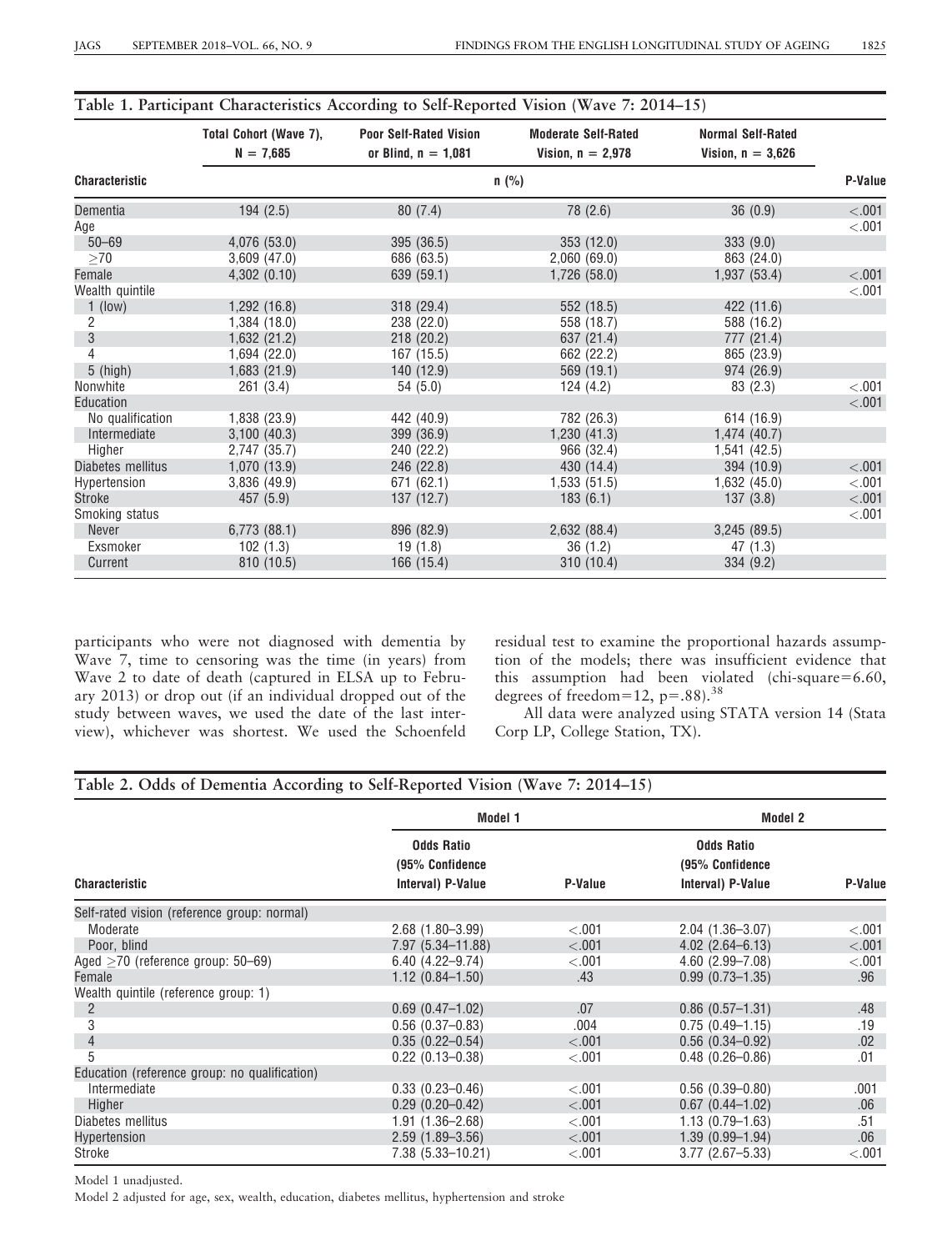#### Sensitivity analyses **Sensitivity Analyses**

Sensitivity analyses were conducted to test choices made regarding the longitudinal analyses (Cox regressions). We repeated the analyses, excluding new cases of dementia reported in Wave 3 (2006–07), to test the effect of defining our event as the first diagnosis of dementia, also adjusting for age-related eye diseases (glaucoma, diabetic retinopathy, macular degeneration, cataracts), to test whether they confounded associations between self-rated vision (or other covariates already in the model) and dementia.

#### RESULTS

#### Cross-sectional analyses **Cross-Sectional Analyses**

Ninety-five percent (7,865/8,253) of participants in 2014– 15 rated their vision, with  $47.2\%$  (n=3,636) rating their vision as normal  $38.7\%$  (n=2,978) as moderate, and 14.1% ( $n=1,081$ ) as poor or blind. A higher proportion of individuals in the poor or blind vision groups was female, was older, had less wealth and education, had a history of stroke and comorbiditty involving diabetes mellitus or hypertension and were current smokers (Table 1).

There were 194 (2.5%) cases of dementia in 2014–15 (Table 1). After adjustment for potential confounders, participants with moderate self-rated vision were 2.0 (95%  $CI=1.4-3.1$ ) times as likely to have a dementia diagnosis as those with normal vision, and those with poor selfrated were 4.0  $(95\% \text{ CI} = 2.6-6.1)$  times as likely (Table 2). Older age and previous stroke were independent risk factors for dementia diagnosis, and greater wealth and intermediate education seemed to have protective effects (Table 2).

#### Longitudinal analyses

Of the 8,648 core members in 2004–05, 3.6% rated their vision as poor or were blind. Poor vision of blindness was more common in women, older individuals, those with less wealth and education, those with diabetes mellitus and hypertension, and those with a history of stroke (Supplementary Table S1). Longitudinally, there were 275 incident cases of diagnosed dementia between Wave 2 (2004– 05) and the end of Wave 7 (June 2015). There was a significant interaction between self-rated vision and age and its association with dementia  $(p=.005)$ , so we stratified the analysis according to age (50–69,  $\geq$ 70). During the mean follow-up (time to first dementia diagnosis, death, or drop-out) of 11 years, individuals in the younger group (50–69) and with moderate (HR=1.78, 95% CI=1.04– 3.04) and poor  $(HR=3.60, 95\% \text{ CI}=1.10-11.78) \text{ self-}$ rated vision were at greater risk of developing dementia than those with normal self-rated vision. Only diabetes mellitus was an additional independent risk factor (Figure 1). There was no significantly greater risk of developing dementia in any of the self-rated vision groups (moderate: HR=1.22,  $95\%$  CI=0.92–1.64; poor/blind: HR=1.24, 95% CI=0.69–2.22) (Figure 1) for the older group.



Figure 1. Hazard ratios of self-reported vision (normal, moderate, and poor or blind at Wave 2 (2004–05) and cumulative dementia (Waves 3–7 (2006–07 to 2014–15)) for age 50–69 (1) and 70 and older (2).

### Sensitivity analysis **Sensitivity Analysis**

The results were unchanged when excluding individuals who had been diagnosed with dementia in Wave 3 (2006– 07). When age-related eye diseases were included in the Cox proportional hazards model, individuals in the younger group with moderate and poor self-rated vision were still at greater risk of developing dementia, although this was no longer significant (moderate:  $HR=1.54$ , 95% CI=0.86– 2.73; poor/blind: HR=2.42, 95% CI=0.67–8.74) (Supplementary Table S2). The small number with poor vision and age-related eye disease who developed dementia could explain this. Similar to the original model fitted on the older age-group ( $\geq$ 70 years), when age-related eye diseases were included, there was no significant association between selfrated vision and risk of developing dementia.

#### DISCUSSION

Our study indicates that moderate and poor self-rated vision are cross-sectionally associated with physiciandiagnosed dementia in a representative sample of English older adults (mean age 68), but longitudinally, after adjusting for multiple covariates, only individuals aged 50 to 69 with moderate and poor self-rated vision were at greater risk than those with normal viion of developing dementia. No longitudinal associations between vision and dementia were reported in the older age group.

#### Comparison with other studies

There have been no longitudinal studies of comparable size in the United Kingdom. Our findings build on a previous longitudinal study that used data from 625 participants in ADAMS, part of the HRS, to conduct a retrospective analysis of vision and cognitive decline.<sup>19</sup> As with our findings, that cross-sectional analysis found an association between poor self-rated vision and dementia, but that study found that individuals aged 71 and older with poor vision had a 52% greater risk of developing dementia, particularly Alzheimer's disease.<sup>19</sup> The HRS has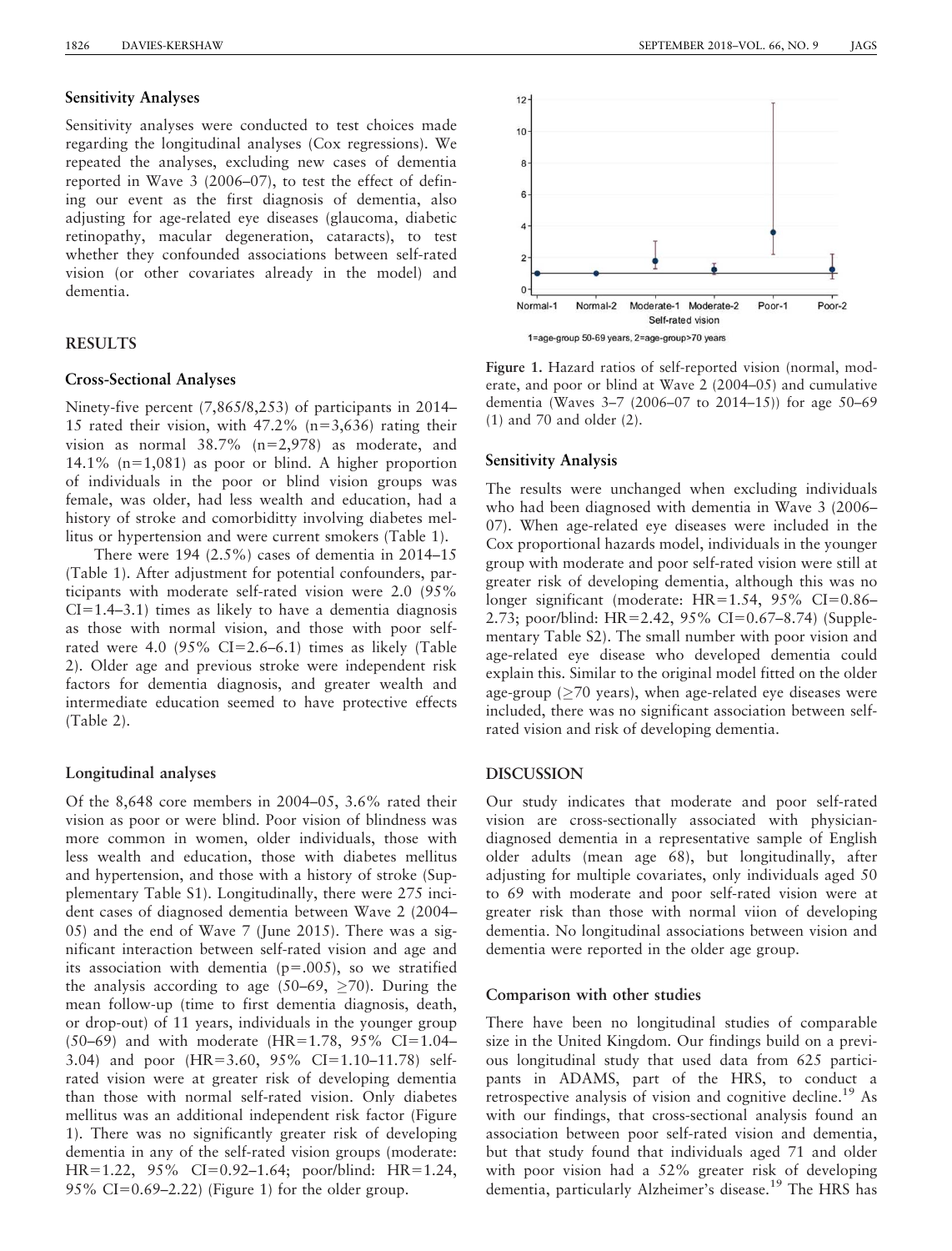a demographic profile similar to that of ELSA, but unlike our study, the analysis did not include adults younger than 71, used age as a continuous variable, and included just 2 self-rated vision categories (better and worse vision).<sup>19</sup> In addition, dementia was diagnosed in ADAMS through consensus judgements from an expert panel and so may have captured different cases from the ones included here.

A previous study tracked 2,087 adults aged 65 and older in the Australian Longitudinal Study for Ageing and measured change in visual acuity and in three cognitive outcomes: memory loss, verbal ability, and processing speed.<sup>21</sup> The results suggested that visual decline was associated with memory decline but not verbal ability or processing speed.<sup>21</sup> The authors suggested that change in memory loss may be associated with vision loss rather than decline in the cognitive process, $2<sup>1</sup>$  but participants were followed for only up to 2 years, so no causal association could be determined. A later study in the same cohort followed 1,823 individuals for 8 years and showed that visual decline was associated with memory loss.<sup>39</sup> A prospective examination of 1,668 women aged 65 and older enrolled in the Study of Osteoporotic Fractures found, 4.5 years later, that women who had impaired visual acuity at baseline were twice as likely to decline cognitively and functionally.<sup>20</sup>

The absence of a longitudinal association in participants aged 70 and older in our study might be because they had been managing their vision problems for longer, $^{17}$  so the dual processes of vision and cognitive impairment might be more limiting on social engagement in early old age. In later old age, other factors such as loneliness may have a more significant effect, and visual problems may become less important.<sup>40</sup>

Other work has focused more on specific types of eye conditions. A cross-sectional association was found between early and late age-related macular degeneration and cognitive impairment in the Blue Mountains Eye Study-.<sup>24</sup> Older adults ( $\geq$ 75) in the Rotterdam study were followed for 4 years, and it was found that those with age-related maculopathy were at greater risk of developing Alzheimer's disease, although once covariates such as smoking and atherosclerosis were taken into account, the risk was no longer significant.<sup>41</sup> A weak association was found between age-related maculopathy in participants aged 51 to 70 and impaired verbal fluency in the Atherosclerosis Risk in Communities Study.42 Another cross-sectional study analyzed data from the 11-center Age-Related Eye Disease Study and found a positive association between age-related macular degeneration, poor visual acuity, and poor cognitive function.<sup>23</sup> Findings from these studies suggest that there may be a common pathway for the neuronal degeneration that occurs in agerelated maculopathy, macular degeneration, and cognitive decline.22,23,40,41

# Strengths and limitations **Strengths and Limitations**

An advantage of using ELSA is that it involves a large national representative sample of people aged 50 and older. The dataset includes repeated measures, so we were able to capture accumulative physician-diagnosed dementia cases and analyze time to diagnosis. The dataset also includes measures of self-rated vision and other measures that could be controlled for in the analysis.

There were fewer dementia cases in the dataset that population estimates,  $43,44$  primarily because of the identification of dementia on the basis of physician diagnoses in addition to IQCODE ratings because only a proportion of people living with dementia have had a formal diagno- $\sin^{45}$  In addition, some items in the IQCODE may be confounding because individuals may score poorly because of visual impairment rather than cognitive decline (e.g. following a story in a book), $^{29}$  although there are no known reasons why dementia would be undercaptured to different degrees according to self-rated vision, and therefore it is likely that the associations found in this study would be present had more dementia cases been captured. Attrition bias is also relevant,  $27$  although we allowed for this by using probability weights for nonresponders.<sup>34,35</sup>

An objective measure of visual acuity has not been collected in ELSA, but studies that have compared objective and self-rated measures have shown reasonable validity.<sup>46</sup> It has also been argued that self-rated vision overestimates visual impairment, $46$  but considering the dose-response pattern of results detected in this study, this should not have affected our results, because individuals in the poor and moderate vision group had a higher risk of incident dementia than those reporting good vision.

## Possible mechanisms **Possible Mechanisms**

Reporting of vision disturbances often precedes a diagnosis of dementia.<sup>47</sup> Symptoms include loss of visual acuity and color vision, changes in pupil response rate, reading difficulty, and problems with visuospatial orientation and recognizing objects.13,48 Beta-amyloid peptide deposits and specific genetic risk factors (apolipoprotein E and complement factor H) are present in individuals with dementia and age-related macular degeneration, and it has been suggested that the 2 disease have a common pathophysiology.13,48 In addition, as with hearing loss, vision impairment may impair visual cognition and perception, which could increase cognitive load.<sup>49</sup>

#### Clinical implications **Clinical Implications**

Our longitudinal findings indicate that visual problems in individuals aged 50 to 69 may be associated with cognitive decline, and evidence suggests that improvements in vision could help delay neural degeneration.<sup>13,19</sup> Individuals are more likely to have their eyes tested than their hearing,50,51 although a report that the UK College of Optometrists conducted found that, although people value their eye health, 5% of individuals aged 40 and older had not had an eye examination in the last 10 years.<sup>51</sup> The Royal National Institute of Blind People recommendation for an annual eye examination for individuals aged 60 and older could potentially be extended to those aged 50 and older, which could have public health implications, because earlier identification and treatment of visual impairment may delay cognitive decline, although this assertion has not been tested.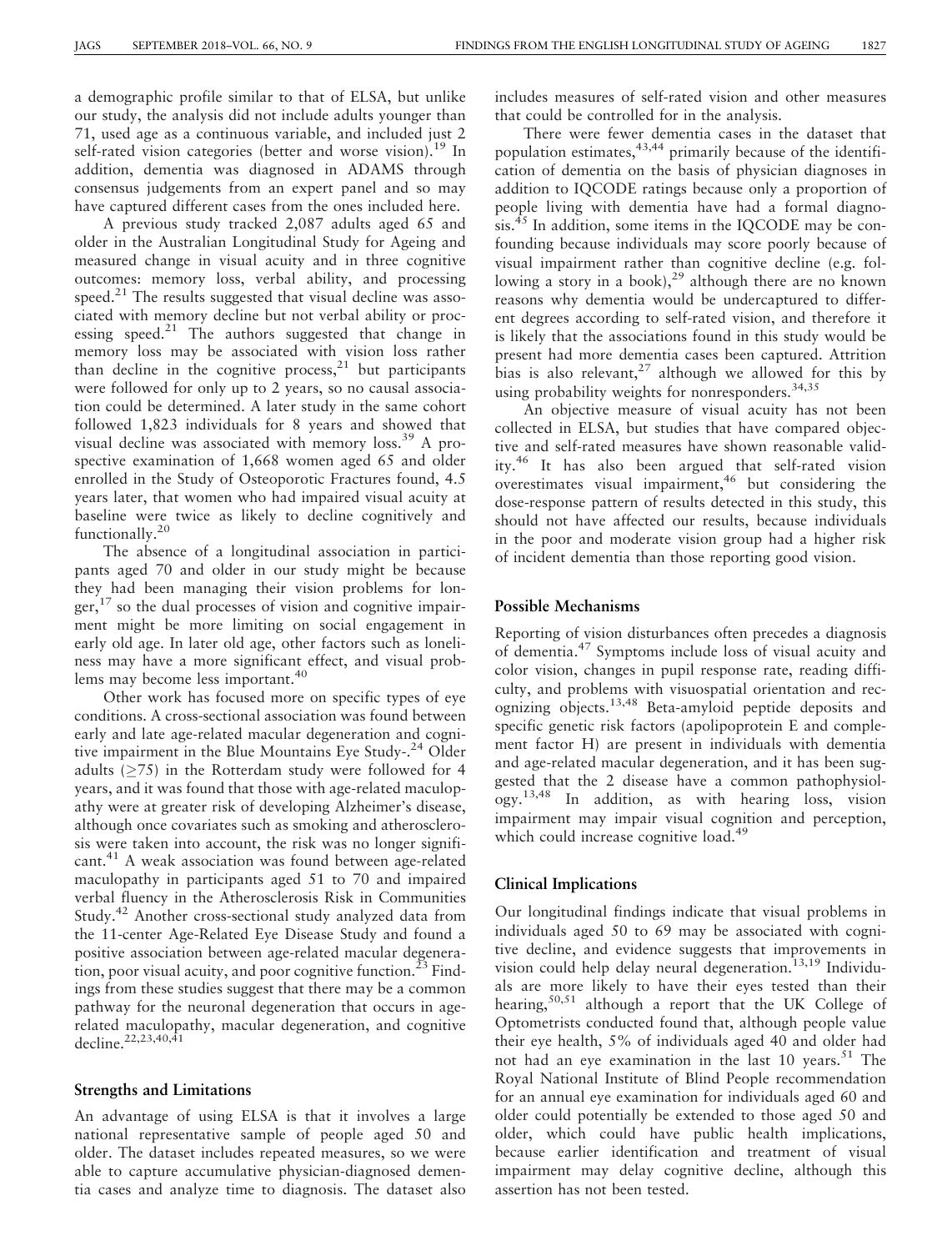In addition, activities such as reading and Internet use may become challenging for individuals with visual impairment, and evidence suggests that digital literacy may be protective against dementia in older adults.<sup>52</sup>

Individuals who have Alzheimer's disease and difficulty identifying contrasting stimuli may benefit from enhancing contrast in the visual environment in their daily activities, for instance by improving the contrast of daily pill organizers, increasing the size and contrast of reading and recreational materials, and using high color contrast tableware at mealtimes.<sup>13,53,54</sup> Visual impairment could also be an early indicator for testing for cognitive decline and dementia.

# **CONCLUSION**

Our study supports the hypothesis that older adults with vision impairment have higher rates of dementia crosssectionally (all ages) and are at greater risk of incident dementia longitudinally (<70 only). Screening for vision impairment may help identify individuals aged 50 to 69 who are at risk of cognitive decline. The public health implications are significant because more than 2 million U.K. adults have severe visual impairment. Further studies are needed to confirm the possible biological, psychological, and social mechanisms involved, and interventional evidence is required to examine whether treatment of vision impairment could delay or reduce the risk of dementia onset.

#### ACKNOWLEDGMENTS

The National Research and Ethics Committee granted ethical approval for all the ELSA waves (http://www.nres.npsa. nhs.uk/).

Financial Disclosure: This work was supported by the Promoting independence in Dementia study, which was funded by the U.K. Economic and Social Research Council (ESRC) and National Institute for Health Research (Grant ES/L001802/1). ELSA is funded by the National Institute on Ageing (Grant RO1AG7644) and a consortium of U.K. government departments coordinated by the ESRC. The data are lodged with the U.K. Data Archive.

Conflict of Interest: None.

Author Contributions: Study concept and design: HD, AS. Data analysis: HD, RH, DC, AH. Writing the manuscript: HD. Editing subsequent drafts: RH, AS, MO, DC, AH.

Sponsor's Role: The funders of the study had no role in the study design, data collection, data analysis, data interpretation, writing of the report, decision to publish, or preparation of the manuscript.

#### **REFERENCES**

- 1. Alzheimer's Society. Dementia 2014 Report Statistics (online). Available at https://www.alzheimers.org.uk/statistics. Accessed 7 March 2017.
- 2. Prince M, Wimo A, Guerchet M, Ali G, Wu Y, Prina M. World Alzheimer Report 2015. The Global Impact of Dementia. An Analysis of Prevalence, Incidence, Cost and Trends. London: Alzheimer's Disease International; 2015.
- 3. Department of Health. Living Well with Dementia. a National Dementia Strategy (online). Available at https://www.gov.uk/government/uploads/

system/uploads/attachment\_data/file/168220/dh\_094051.pdf. Accessed 3 April 2017.

- 4. Department of Health 2010 to 2015 Government Policy: Dementia (online). Available at https://www.gov.uk/government/publications/2010-to-2015 government-policy-dementia/2010-to-2015-government-policy-dementia. Accessed 3 April 2017.
- 5. Public Health England. Our Priorities for 2013/14. Public Health England: London; 2013 (online). Available at https://www.gov.uk/government/ uploads/system/uploads/attachment\_data/file/192676/Our\_priorities\_final. pdf Accessed December 19, 2013.
- 6. Congdon N, O'Colmain B, Klaver CC, Klein R, Munoz B, Friedman DS. Causes and prevalence of visual impairment among adults in the United States. Arch Ophthalmol 2004;122:477–485.
- 7. Leamon S, Davies M. Research briefing: Number of adults and children certified with sight impairment and severe sight impairment in England and Wales: April 2012 to March 2013. RNIGB and Moorfields Hospital NHS Foundation Trust; 2013. Report No.: 5.
- 8. Lin FR, Albert M. Hearing loss and dementia—who's listening? Ageing Ment Health 2014;18:671–673.
- 9. Deal JA, Betz J, Yaffe K et al. Hearing impairment and incident dementia and cognitive decline in older adults: The Health ABC Study. J Gerontol Biol Sci Med Sci 2017;72:703–709.
- 10. Gallacher J, Ilubaera V, Ben-Shlomo Y et al. Auditory threshold, phonologic demand, and incident dementia. Neurology 2012;79:1583–1590.
- 11. Gurgel RK, Ward PD, Schwartz S, Norton MC, Foster NL, Tschanz JT. Relationship of hearing loss and dementia: A prospective, population-based study. Otol Neurotol 2014;35:775–781.
- 12. Davies HR, Cadar D, Herbert A, Orrell M, Steptoe A. Hearing impairment and incident dementia: Findings from the English Longitudinal Study of Ageing. J Am Geriatr Soc 2017;65:2074–2081.
- 13. Albers MW, Gilmore GC, Kaye J. At the interface of sensory and motor dysfunctions and Alzheimer's disease. Alzeheimers Dement 2015;11:70–98.
- 14. Gohdes DM, Balamurugan A, Larson BA, Maylahn C. Age-related eye diseases: An emerging challenge for public health professionals. Prev Chronic Dis 2005;2:A17.
- 15. Whillans J, Nazroo J. Social inequality and visual impairment in older people. J Gerontol B Psychol Soc Sci 2018;73:532–542.
- 16. Access Economics. Future Sight Loss: The Economic Impact of Partial Sight and Blindness in the UK Adult Population. London: Royal National Institute of Blind People; 2009.
- 17. Conway L, McLaughlan B. Older people and eye tests. Don't let age rob you of your sight. London: Royal National Institute of Blind People; 2007.
- 18. Ryley A. Health Survey for England: Chapter 3: Eye Care. The Health and Social Care Information Centre; 2014b(online). Available at http://content. digital.nhs.uk/catalogue/PUB16076/HSE2013-Ch3-eye-care.pdf. Accessed 9 June 2017.
- 19. Rogers MAM, Langa KM. Untreated poor vision: A contributing factor to late-life dementia. Am J Epidemiol 2010;171:728–735.
- 20. Lin MY, Gutierrez PR, Stone KL. Vision impairment and combined vision and hearing impairment predict cognitive and functional decline in older women. J Am Geriatr Soc 2004;52:1996–2002.
- 21. Anstey KJ, Luszcz MA, Sanchez L. Two-year decline in vision but not hearing is associated with memory decline in very old adults in a population-based sample. Gerontology 2001;47:289–293.
- 22. Reyes-Ortiz CA, Kuo YF, DiNuzzo AR, Ray LA, Raji MA, Markides KS. Near vision impairment predicts cognitive decline: Data from the Hispanic Established Populations for Epidemiologic Studies of the Elderly. J Am Geriatr Soc 2005;53:681–686.
- 23. Clemons TE, Rankin MW, McBee WL, Age-Related Eye Disease Study Research Group. Cognitive impairment in the age-related eye disease study: AREDS report no 16. Arch Ophthalmol 2006;124:537–543.
- 24. Pham TQ, Kifley A, Mitchell P, Wang JJ. Relation of age-related macular degeneration and cognitive impairment in an older population. Gerontology 2006;52:353–358.
- 25. Cogan DG. Visual disturbances with focal progressive dementing disease. Am J Ophthalmol 1985;100:68–72.
- 26. Chen SP, Bhattacharya J, Pershing S. Association of vision loss with cognition in older adults. JAMA Ophthalmol 2017;135:963–970.
- 27. Steptoe A, Breeze E, Banks J, Nazroo J. Cohort profile: The English Longitudinal Study of Ageing. Int J Epidemiol 2013;42:1640–1648.
- 28. Jorm AF. A short form of the Informant Questionnaire on Cognitive Decline in the Elderly (IQCODE): Development and validation. Psychol Med 1994;24:145–153.
- 29. Quinn TJ, Fearon P, Noel-Storr AH, Young C, McShane R, Stott DJ. Informant Questionnaire on Cognitive Decline in the Elderly (IQCODE) for the diagnosis of dementia within community dwelling populations. Cochrane Database Syst Rev 2014;4:CD010079.